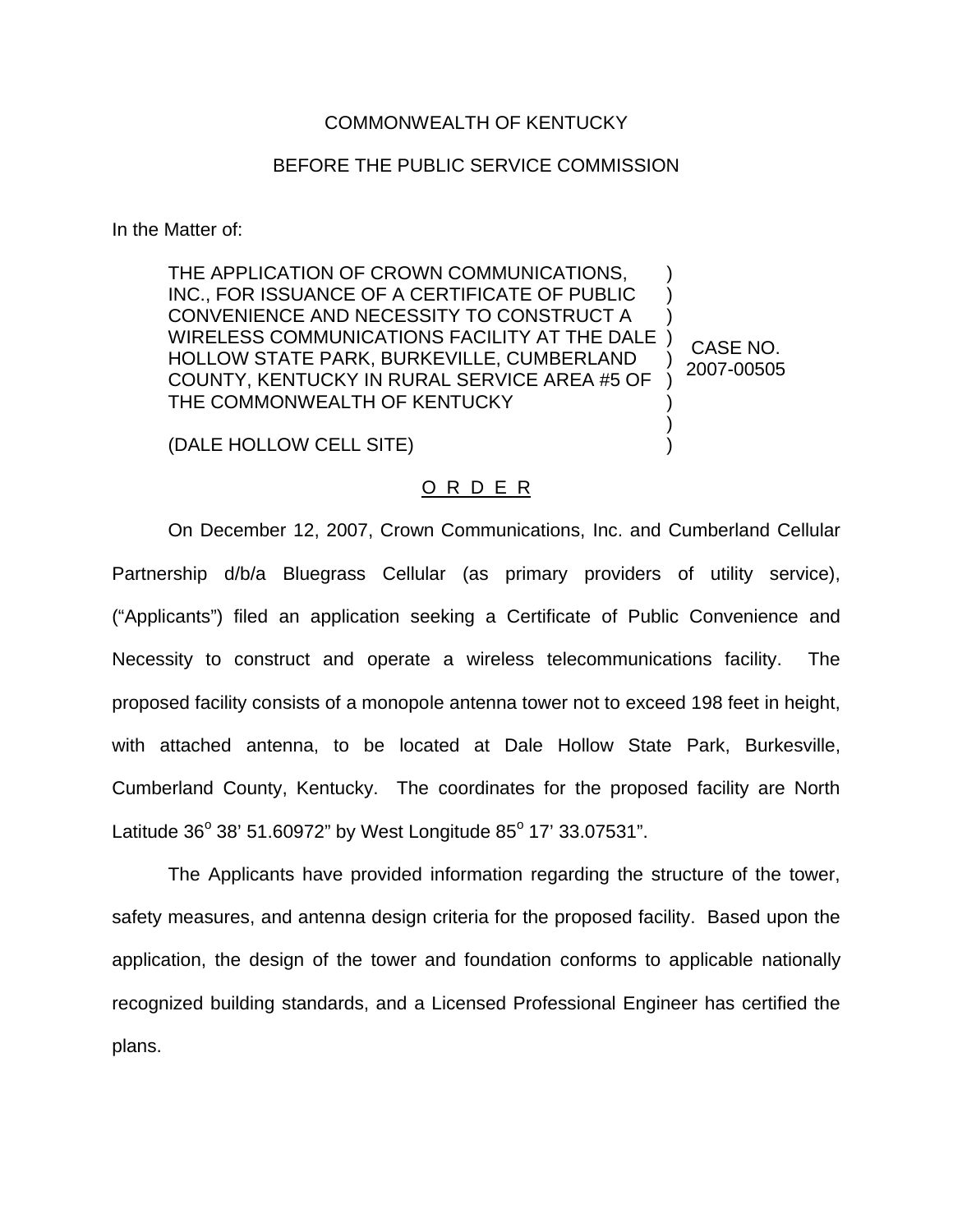Pursuant to 807 KAR 5:063, the Applicants have notified the County Judge/Executive of the proposed construction. The proposed tower is less than 200 feet in height and does not require notice to the Federal Aviation Administration or Kentucky Airport Zoning Commission.

The Applicants have filed evidence of the appropriate notices provided pursuant to 807 KAR 5:063. The notices solicited comments and informed the recipients of their right to request intervention. The Commission has received several letters in support of the proposed construction.

The Commission, having considered the evidence of record and being otherwise sufficiently advised, finds the Applicants have demonstrated a facility is necessary to provide adequate utility service and that, therefore, a Certificate of Public Convenience and Necessity to construct the proposed facility should be granted.

Pursuant to KRS 278.280, the Commission is required to determine proper practices to be observed when it finds, upon complaint or on its own motion, the facilities of any utility subject to its jurisdiction are unreasonable, unsafe, improper, or insufficient. To assist the Commission in its efforts to comply with this mandate, the Applicants should notify the Commission if they do not use this antenna tower to provide service in the manner set out in their application and this Order. Upon receipt of such notice, the Commission may, on its own motion, institute proceedings to consider the proper practices, including removal of the unused antenna tower, which should be observed by the Applicants.